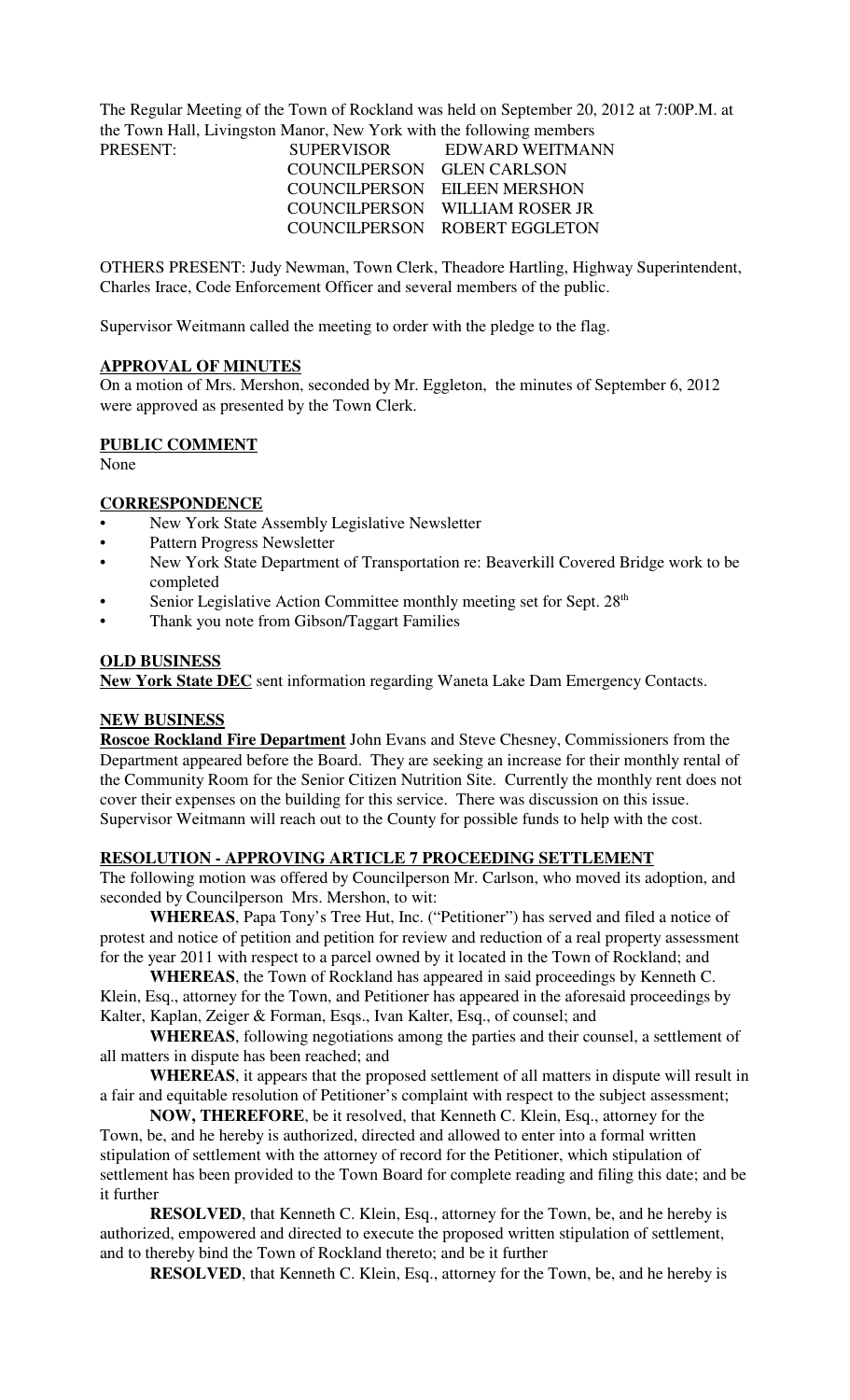## *REGULAR MEETING, TOWN OF ROCKLAND, SEPTEMBER 20, 2012*

authorized, empowered and directed to do all other things, and to execute any and all other documents, which are reasonably necessary and incidental to the effectuation and finalization of the aforesaid stipulation of settlement.

The question of the adoption of the foregoing resolution was duly put to a vote on roll call, which resulted as follows:

|  | Supervisor Edward Weitmann voting    | <b>AYE</b> |
|--|--------------------------------------|------------|
|  | Councilperson Eileen Mershon voting  | AYE        |
|  | Councilperson Glen Carlson voting    | <b>AYE</b> |
|  | Councilperson William Roser voting   | <b>AYE</b> |
|  | Councilperson Robert Eggleton voting | AYE        |
|  | .                                    |            |

The resolution was thereupon declared duly adopted.

**John Kelly** was given some paint from beautification funds to cover up graffiti painted on the Highway Pillars of the Route 17 along Covered Bridge Road. Supervisor Weitmann said a public thanks to Mr. Kelly. Councilperson Carlson recommends that a thank card to be signed by all the Board members and sent to Mr. Kelly for his donated services.

**Water/Sewer Daily Log** was presented.

**Supervisors Monthly report** was presented. Motion by Mr. Carlson, seconded by Mrs. Mershon, to accept the Supervisor's monthly report. 5 AYES - Carried

**Flood September 19, 2012** Supervisor Weitmann reported on the flooding that occurred in the Town on September 19. He has been meeting with the DEC, DOT, State Emergency Management and Red Cross assessing the damage.

### **DEPARTMENT HEADS**

**Ted Hartling, Highway Superintendent** reported that damage was done on Finch Street and Hoos road bridge. In Roscoe most of the damage was to county roads except for a section on the Yorktown Road.

Rip rap will be installed on Shin Creek Road with materials valued around \$25,000.

Brain Drum, DEC representative issued stream permits good for 30 days, extendable for another 30 days.

Ted thanked the Roscoe/Rockland Fire Department for their help with the flood.

**Charles Irace, Code Enforcement Officer** reported that he issued 10 permits, 10 violations, 12 basements flooded, 4 flood damaged homes, 5 bridges with damage, 6 garbage complaints, 6 water damage complaints, 2 fire calls Roscoe and Manor. He will be attending Code School on September 26<sup>th</sup> in Middletown.

#### **RESOLUTION - SET BUDGET WORK SESSION**

On a motion of Mr. Carlson, seconded by Mrs. Mershon, and carried, the Board set the following dates for Budget Work Sessions: Tuesday, Oct 16<sup>th</sup> @ 6 PM, Thursday, October 18<sup>th</sup> @ 5:30 PM and if needed, Friday, October  $19<sup>th</sup>$  @ 6 PM.

#### **APPROVAL OF BILLS**

On a motion of Mr. Carlson, seconded by Mrs. Mershon, the following resolution was ADOPTED - VOTE - AYES 5, NAYS 0 - RESOLVED - to approve the bills on the abstract dated September 20, 2012, in the following amounts:

| General Fund                 | 297 to 312 | \$4,673.74 |
|------------------------------|------------|------------|
| Highway                      | 254 to 274 | 17,756.74  |
| Liv. Manor Sewer             | 159 to 165 | 791.59     |
| <b>Roscoe Rockland Water</b> | 123 to 128 | 1,267.30   |
| Liv Manor Water              | 144 to 150 | 4,432.40   |
| Roscoe Sewer                 | 132 to 138 | 1,067.75   |
|                              |            |            |